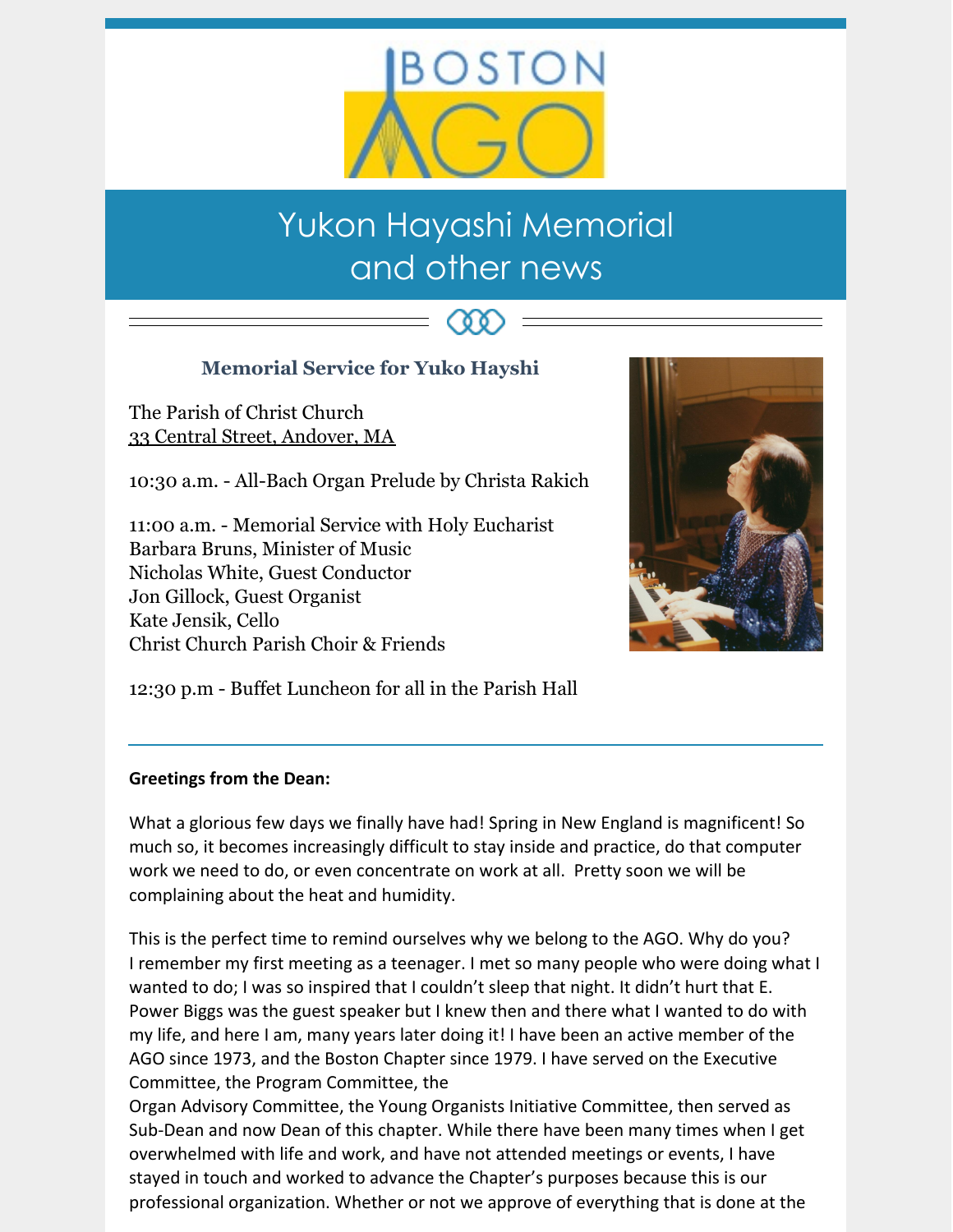national level or even by the Chapter, it is our only way to band together and advance this music, this instrument, and this thing that we do. I believe that now, more than ever, we need the Guild, and we need each other. The ways we communicate and the ways we do our work have changed in huge ways in the last few years, but the music of Buxtehude, Bach, Brahms, and Couperin, Franck, Widor, and Messiaen, and all the rest await future generations to learn and love it. I believe that that will only happen if we do our part.

Louise and the Program Committee have planned a great year this year and are putting the finishing touches on next year's Chapter events. We really need you to help us spread news of these events. It is great to see many of you at our Chapter programs but there are many members I have not seen in years. Did you know that our chapter concerts are open to general admission? How many of you have invited your church members, choir members, friends and colleagues to

join us at these events? Most of us do not like to trudge out by ourselves so invite someone to join you.

Mark your calendar for the Annual Meeting on Monday evening, June 4, at 6 pm at St. Michaels in Milton, and be sure to look at the calendar on our website (bostonago.org/info/calendar) for the many other wonderful events taking place in our city and environs, so rich in musical offerings.

A future edition of Pipings will bring information on the election. We will need you to vote and return your ballot quickly. We also need you to get involved in your chapter. Volunteer for a committee of your specific interest. Speak to the Dean. Ask questions!

PLEASE BE SURE to check for yourself AND ask your colleagues to see if membership has been renewed! Please Do it NOW! Please make sure that the AGO has your current Email address, and ask your friends if they have seen AND read the latest newsletter – remind them to renew.

Have you renewed your membership yet?

Robert Barney - Dean

## **From the Sub-Dean:**

*Spring is finally here. The birds outside my window sing an oratorio from their perches each morning.*

#### **Up Next in the BAGO Calendar:**

**Monday, June 4th, 6:00 PM St. Michael's Church 112 [Randolph](https://maps.google.com/?q=112+Randolph+Ave,+Milton+MA&entry=gmail&source=g) Ave, Milton MA**

**Join us for an evening of fun at our 2018 Annual Meeting. Dinner will be catered; a Members' Recital will follow. Our host is Frank Van A5a, organist and music director at St. Michael's.**

**The organ:**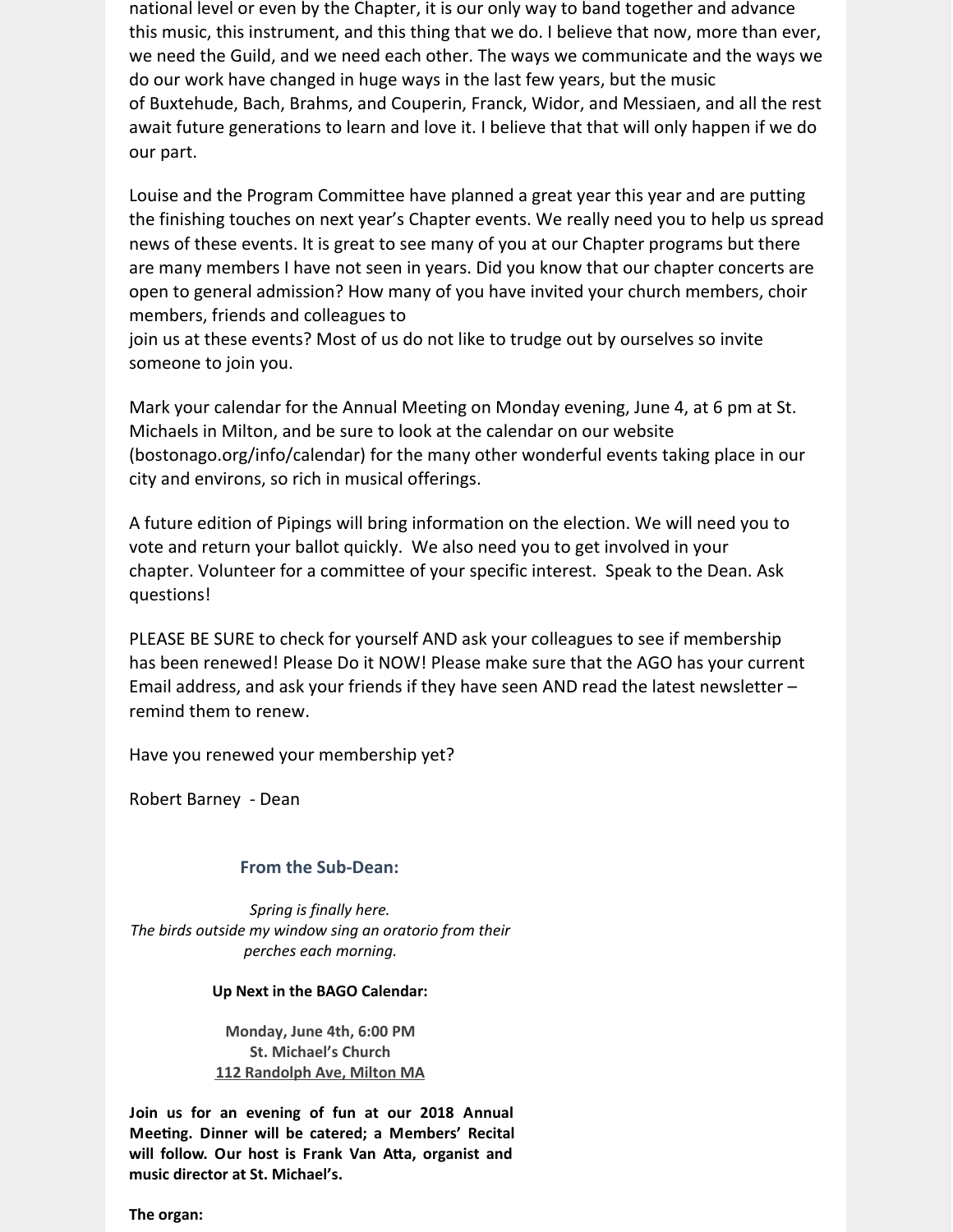**Andover Organ Company, Opus 108, 1994 2 manuals - 26 stops - 28 ranks**

**We ask that 0ckets be purchased prior to the event, so that we may order catering. Tickets are available now.**

**Please visit:** [www.2018bagodinner.eventbrite.com](http://www.2018bagodinner.eventbrite.com/) to pay for the dinner.

Cost for the dinner is \$25.00. Payment by credit card or check is accepted. Use the drop-down box when payment is requested to pay by check. Please mail he check to the address indicated. Ticket sales will stop on Monday May 28th, so we may have an accurate count for catering.

#### *Stephen Buzard concert and Masterclass*



It was gratifying to relax into Stephen Buzard's recital

on Friday, April 6<sup>th</sup>at Church of the Advent. His clever registrations and use of the swell box highlighted the musical architecture of the pieces he chose. The concert felt like a musical tour of giants from the 1930s. Leo Sowerby to Paul Hindemith to Percy Whitlock to Maurice Duruflé all played on an instrument built at the same time. Then on Saturday morning, Stephen conducted a masterclass, "Accompanying the English Anthem." Brian Wolfric Edwards played the accompaniment to "O Thou the Central Orb" by Charles Wood. Josh Lawton played the Stanford "Hymn, O for a closer walk with God." Emily Adams, a student of Chris Lane, played the Mendelssohn Sonata 2. Stephen offered many helpful hints, including the reminder to set divisional pistons soft to loud and then work from there.

For all you Messiaen fans and/or birders, check out this short video of Messiaen taking dictation from the Song Thrush. <https://www.youtube.com/watch?v=xkKrD9knBvU>

#### *Spring is here*

LOUISE MUNDINGER, Sub-Dean



#### **Baylor University Organ Camp**

Baylor University will be holding a summer organ institute from June 10 to 16, 2018. More information can be found here: <https://www.baylor.edu/busmc/doc.php/260481.pdf>

The week will include lessons, group classes in service playing and organ literature, concerts, a visit to the carillon tower, and a silent movie! There is however always much time to practice and to enjoy the company of other students.

For information, contact:

--Isabelle Demers, DMA Associate Professor of Organ Baylor University One Bear Place #97408 Waco, TX 76798-7408 Office: (254) 710-6509 [Isabelle\\_demers@baylor.edu](mailto:Isabelle_demers@baylor.edu)